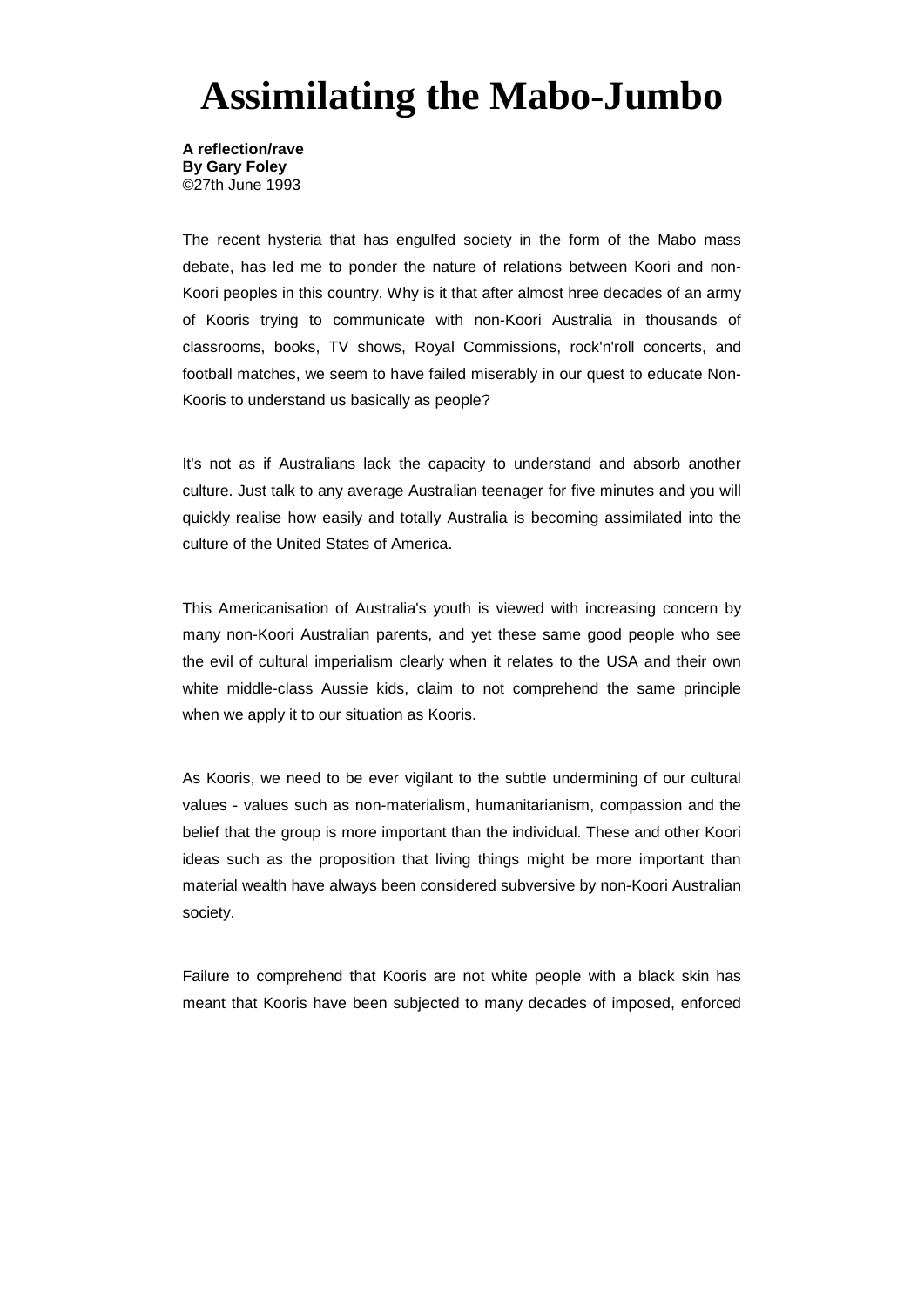attempts to assimilate us into "white" Australia. It was always thought to be the best way of handling the "Abo problem". Of course Kooris were never asked their opinion unless they were already successfully assimilated, in which case they were held up as examples for the white community to admire and the black community to aspire to.

But the old overt Assimilation Policy of the past has never gone away. It has rather lurked in the sentiments and actions of powerful, behind the scene bureaucracy power brokers in Canberra for 25 years. Today the threat it poses to our Aboriginality and thus our spiritual survival in the Australia of tomorrow, concerns many Koori Australians more than the pseudo-debate over Mabo.

In "white" Australia today the free enterprise system with its attendant values, attitudes and myths, prevails. Any person expressing doubt in the fundamental tenets of the system is dismissed or marginalised.

A free-enterprise society exists on the assumption that all human beings are essentially motivated, as individuals, by a desire for wealth and material possessions. Further, that no meaningful human endeavour is possible without the motivation of money.

These are powerful and dangerous myths, especially when propagated by the potent symbols of modern western consumerism, and delivered direct to our children courtesy of the most powerful mind-influencing weapon of all - the TV set in our lounge, community hall or humpy.

When you superimpose that on the already ravaged Koori community and begin to promote propositions such as individuality and the desire to acquire more wealth and material possessions than your friends, family and neighbours, then you are attacking the fundamental beliefs, philosophies and values that distinguish Koori people from non-Koori peoples.

But every Koori person must eventually address the important questions that arise when Koori values are confronted by some of the ugly and dangerous aspects of non-Koori society. Increasingly, Koori's who pose these questions in both the Koori and non-Koori communities are no longer just the so-called radicals; these issues go to the heart of who we are as people, and the things we have a responsibility to protect for future generations of our peoples.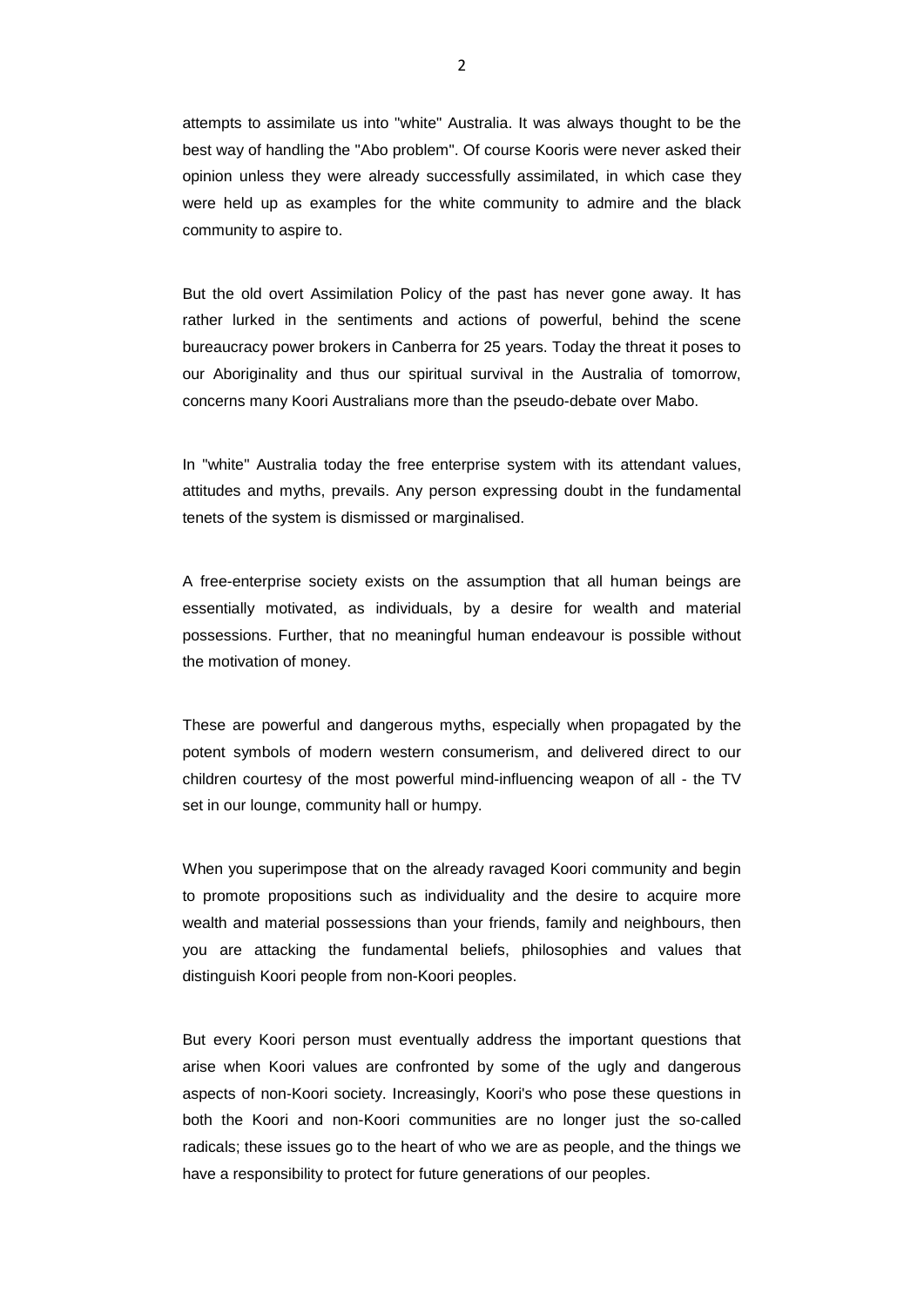A free-enterprise style system is necessarily an alien concept to "Aboriginality". Therefore we must be wary in Koori Australia of those in our own ranks who promote free enterprise and capitalism for its own sake. Overseas experience has shown that the unleashing of consumerist forces on Indigenous communities only benefits a tiny elite, whose wealth then translates into power; something not always handled responsibly and well by people inevitably changed by wealth.

When people go from thinking, " What is ours!" to "What is mine!", there has been a major fundamental shift in their psyche. This shift is central to "Assimilation".

Government policies of Assimilation were conceived at a time when Kooris were considered, at best, to be irresponsible children incapable of making decisions for themselves, and at worst, sub-human. Aboriginal culture was characterised as "primitive" compared to that of Anglo-Australia, so Aborigines should be "educated" in the ways of the white man so absorbing the "white man's" culture and values and thereby becoming "civilised", abandoning their primitive ways and beliefs.

This ethnocentric (racist) attitude still lives on not only in Hugh Morgan and Tim Fischer, but also in the breasts of the most influential public servants.

I suspect, listening to and watching the Mabo "debate", that assimilation also is considered the "final solution" in the minds of vast numbers non-Koori ocker Aussies. After all, one of the most common bleats on talkback radio during the Mabo Debate (Debacle), has been "Oh, why can't they be treated like the rest of us? Why shouldn't they be like all other Aussies".

These views demonstrate yet again that Australia is still in the 1950s and '60s when it comes to issues concerning indigenous peoples. The "white" people of Australia have still not reached even a basic understanding of the nature of Koori Australia. Assimilation is an out-moded, discredited concept found to be both racist and genocidal by all peoples ever to have it imposed on them by a stronger society with a different culture.

Assimilation as a concept is necessarily racist because it presupposes that the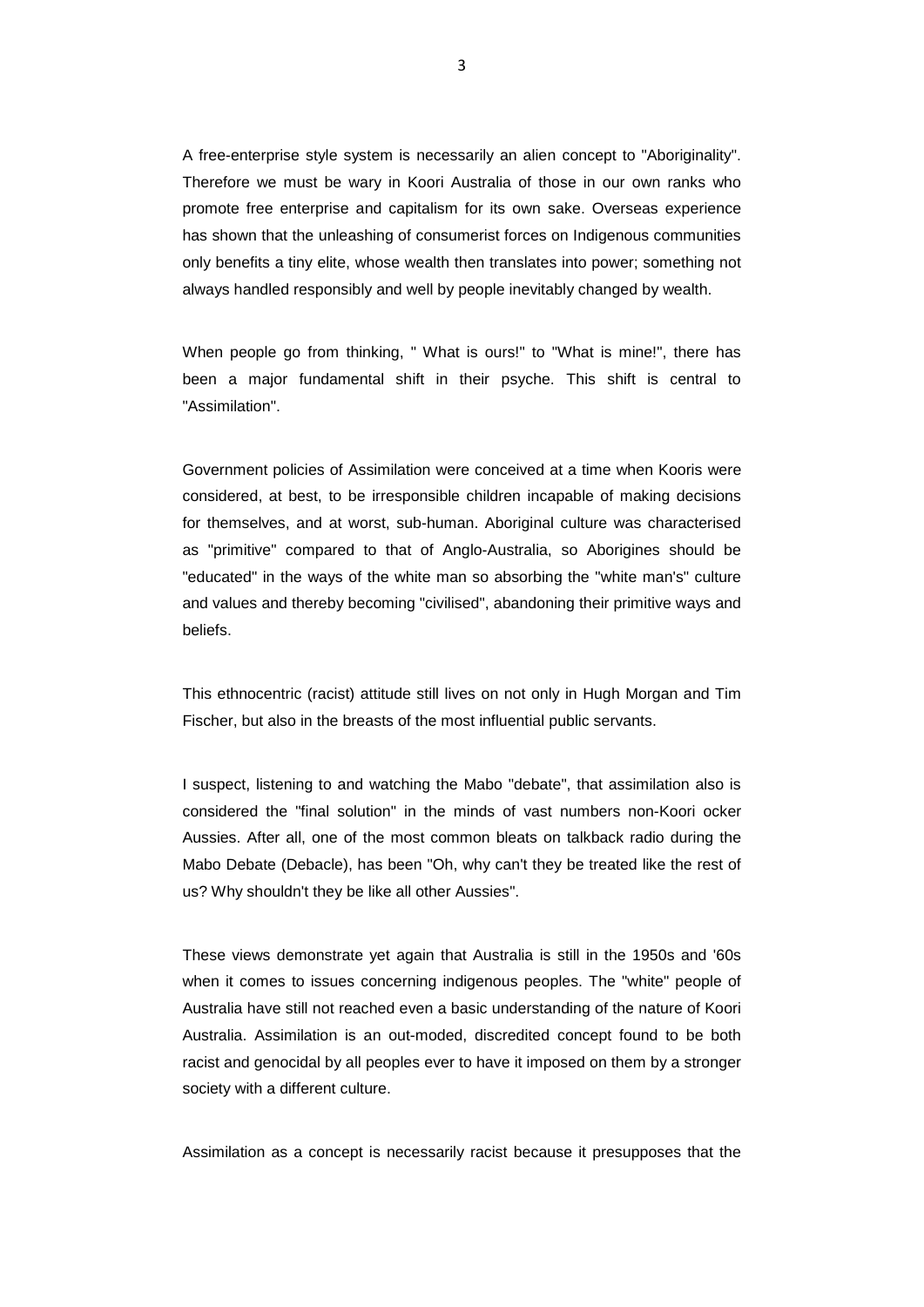majority culture is inherently superior to the minority culture. It creates its own justification for the enforced imposition of the majority culture on the minority.

And for Koori people, the personal cost of assimilating is their "Aboriginality". If a Koori loses touch with his/her Koori identity by beginning to live in a way which contradicts the basic philosophy and values of "Kooriness", then that Koori person not only is no longer a true Koori, but they have damaged part of their soul. There are many examples in indigenous communities all over the world which show how native people who embrace the "white man's" values inevitably do bad things to their own people, directly or indirectly.

If you are a person who believes in the free-enterprise system, or in some of its basic tenets like individualism, competition, and accumulated material wealth, then you are by definition, not a Koori.

If this statement causes consternation in the minds of some of my brothers and sisters, then rather than attack me they should instead perhaps examine some of their own actions and seriously analyse their fundamental aspirations and motivations. If they have retained the Koori ability to be honest to themselves, some might be surprised and ashamed at what they find.

After all, it seems the past twenty years of intense; specifically targeted government funding (some \$20,000million in 20 yrs) has paid off. It has undermined the strong Koori political movement of the 1960s & '70s. A vast amount of that money was spent subverting, buying off and compromising the key people in Koori communities all over Australia. The primary inducement was money and material wealth, and in some instances, degrees of power and influence.

It is obvious from the report of the 1991 Royal Commission into Aboriginal Deaths in Custody that the \$20,000million spent did not benefit the vast majority of Aboriginal people who, according to the report, live in essentially the same situation they did in 1973.

Where then did the money go, I hear you ask?

Whilst vast sums were consumed by inept, inefficient, incompetent and at times,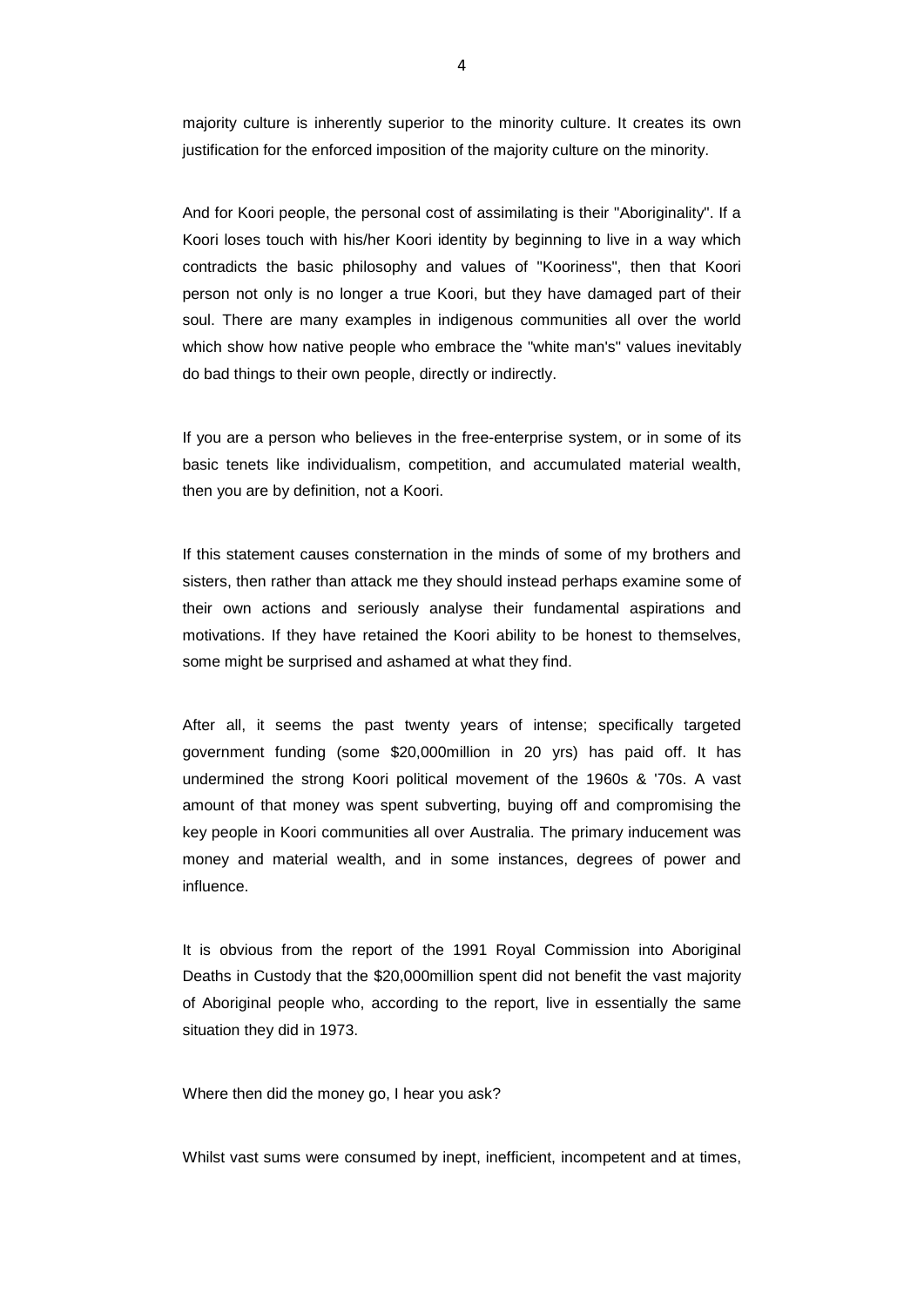corrupt, bureaucracies and their largely cosmetic, PR driven, politically expedient, short-term programs, a significant amount was also spent attracting large numbers of Kooris into government jobs and "mainstream" (read "assimilationist") Aboriginal education and employment programs.

As an aside, it is interesting to note that most of these "mainstream" Aboriginal education and employment initiatives have been monumental failures precisely because of the requirement that Kooris participate on "white" terms in programs conducted in "white" ways and more often than not conducted by non-Koori people. Failure of most of these types of expensive government programs is also evidence of the continuing passive resistance of Koori peoples to inappropriate schemes and scams over which the recipients have little say and control.

Attempts to impose assimilation, thus cultural genocide, on the Koori peoples continue unabated in 1993, the International Year of Indigenous People.

Over this period of high spending we have seen the emergence of a new class of Kooris. These are what I call the "black bourgeoisie" - people in highly paid positions in government and semi-government organisations who help to maintain the facade of government programs they serve. These people advise the government and bureaucracies, and at times, corruptly manipulate both to direct subsidies and grants to groups connected to, or controlled by, themselves.

They also serve as a political buffer for government and bureaucracy when things get hot. In recent years when inept, corrupt or idiotic bureaucracy programs come unstuck, we have seen increasing numbers of Koori faces on TV as the up-front apologists for a system in which they have no real power! This is a tragic phenomenon in some ways as it represents the final stage of "assimilation". Orwellian; it is always sad for me to see a Koori brother or sister reading a script devised by a non-Koori

But the numbers of Koori community leaders who are not compromised by government "bribery" are getting fewer. Today it would be difficult to name five Koori political activists in the country who do not receive government monies, directly or indirectly. Too many of our leaders are compromised. That is exactly how policies of the Fraser and Hawke governments neutralised the Koori political movement that had been so strong in the '60s and '70s.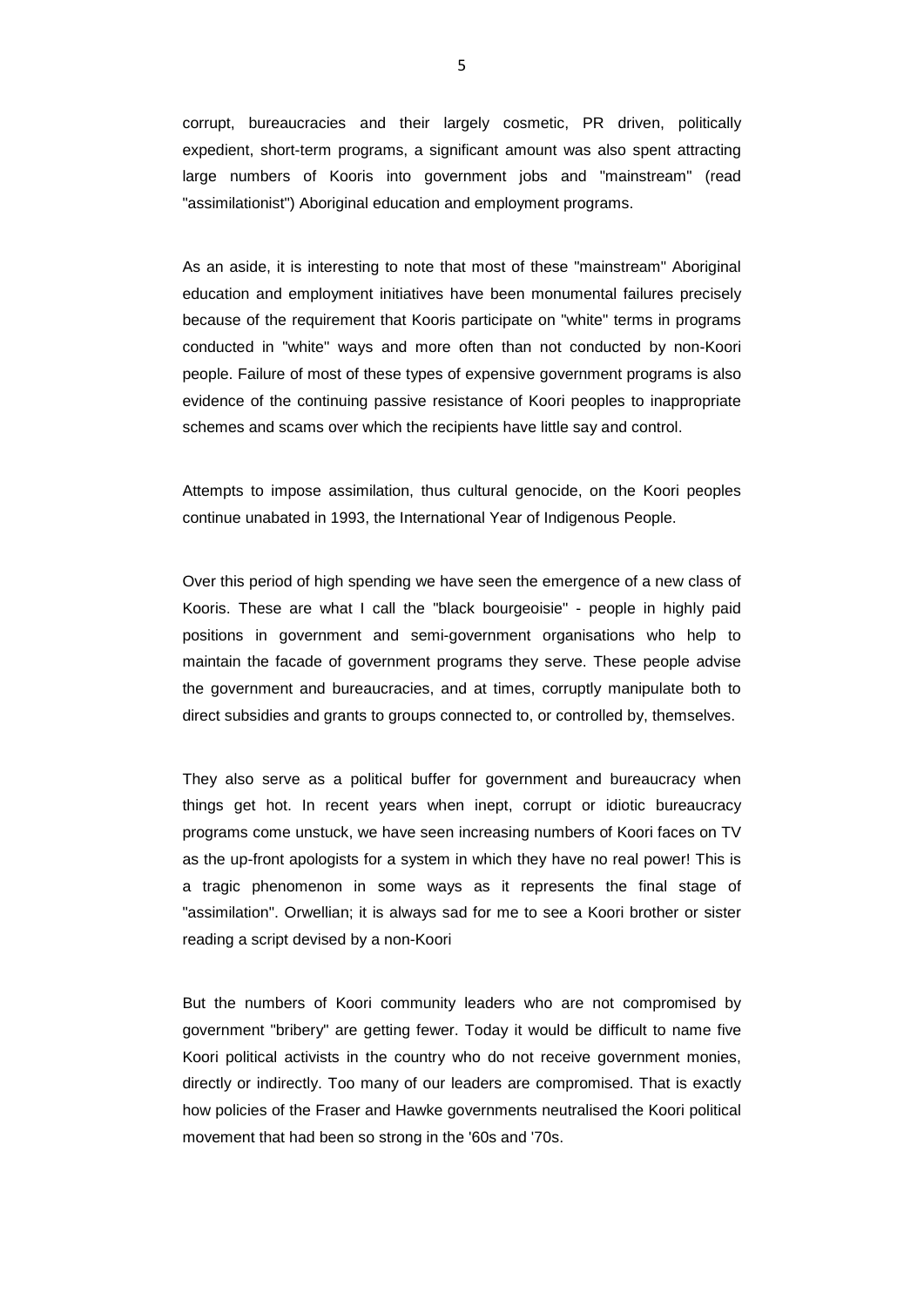Another factor in the undermining of Koori Australia was the deliberate ten-year refusal by all branches of the Hawke government to provide funds to Koori groups to maintain their established regional and national conferences to decide policy and strategy in a united manner. This robbed Koori groups of the ability to coordinate their efforts and thus destroyed the cohesion and effectiveness of that powerful national political lobby.

These policies of Hawke and Fraser must be understood to be parts of the ongoing process of assimilation that drags us as Kooris further from our fundamental being.

These issues are vital for the survival of the Koori way, yet they are not seriously discussed at the abundance of conferences and seminars organised inevitably by non-Kooris each year. Kooris have no say in running these non-Koori controlled conferences, sometimes they are even denied a voice - more evidence that pervading much of white Australia's official government approach to Aboriginal community affairs are the ghosts of the assimilation policy. It is vital and urgent for the non-Koori community to gain some insight into the effects its society, institutions and attitudes has on Kooris as people and communities. The difference between what Australians claim to know about Kooris, and what they actually know about Kooris, is huge.

On one hand the average talkback radio Aussie will rant and rave ad infinitum about "Why should I feel guilty about 200 years ago"? Or "why should the Abo's get any compensation, why can't they work like the rest of us?", or "The government gives the boongs heaps of money but they spend it all on grog.". But then ask these same people to name one of the 500 Aboriginal tribes; or if they have ever met a Koori; or if they know any Koori words; or if they know what happened to the Koori families who used to live where their houses now are; or if they can name an Aboriginal resistance leader of the stature of Geronimo or Sitting Bull (of whom they have heard); or asked them whether they knew about the concentration camp system under the old "Protection" (Apartheid) Acts until 1967 (No? Didn't know?.... tut...tut....that was the German excuse!); or even if they know how much the Federal government will expend on Aboriginal Affairs this financial year, or, finally, do they know what proportion of that Federal budget allocation will actually end up in Koori hands.

They would be struggling to answer more than one of these questions, yet these